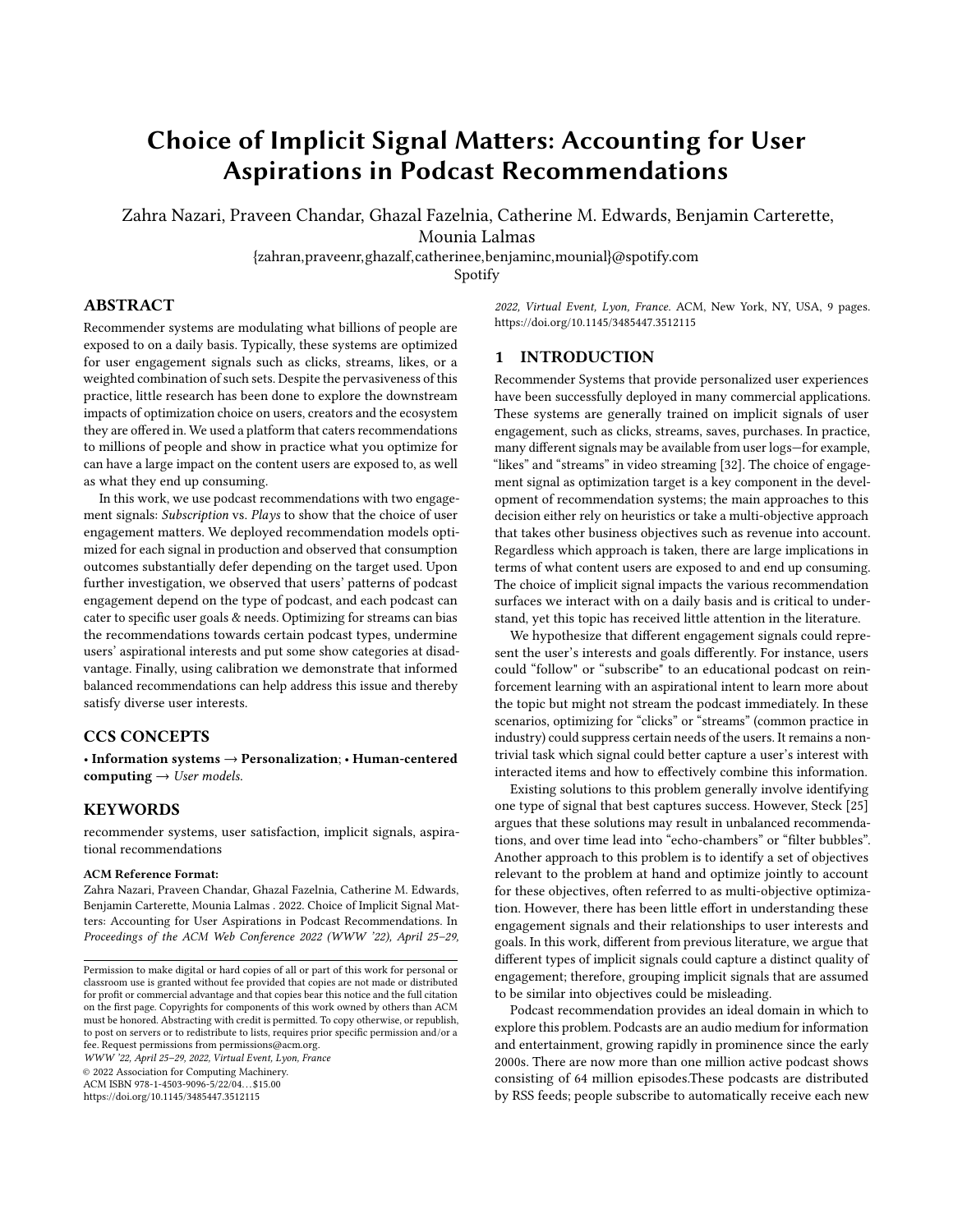episode.But it is also common to "dip in" and just listen to single podcast episodes. Thus podcasts offer two strong engagement signals: show subscriptions and episode plays. Many information or entertainment media offer only one strong signal of engagement amongst many weaker signals.

In this work we take advantage of this distinguishing property of the podcast domain to tackle the problem of optimizing in the presence of multiple implicit engagement signals. We show that the choice of signal for training can have surprising downstream consequences. Further, we show that different signals capture different pieces of information about user preferences. This points to a need for a unified approach to recommendation. We approach this problem by asking three specific research questions. The first concerns the choice of implicit engagement signal to optimize.

#### RQ1: How does choice of implicit signals for optimization affect podcast recommendations and consumption patterns?

To answer this, we conduct both offline and online experiments comparing two different recommendation models trained on subscribe-based and play-based engagement for podcast recommendations. We find significant discrepancies in outcomes, leading to our next research question.

#### RQ2: What factors are predictors of each engagement type?

We use human-annotated labels to categorize podcasts to study the relationship between podcast characteristics and different engagement types. We conduct regression analyses using logs from Spotify, a large audio streaming platform, finding that the category and theme of a show are strong predictors of one type of engagement while inversely predicting the other. For instance, educational shows are subscribed to more often than they are listened to. Similar findings have been reported in the psychology literature [\[19,](#page-8-3) [23\]](#page-8-4). This raises the question of how to simultaneously optimize for different user goals, which leads to our final research question.

RQ3: How do we optimize recommendation systems to account for user goals captured across different engagement signals?

The insights from previous steps served as motivation to propose a new optimization approach that reflects our new understanding of user behavior in podcast consumption. We train models that are optimized for user engagement in the form of streams, while calibrating the recommendations to reflect the user's aspirational interests captured in subscription behavior. A by-product of this calibration results in increased diversity and coverage in terms of podcast categories. The goal of this step is not to compare the calibration approach to other multi-objective optimization solutions, but to showcase an example of how a deeper understanding of user engagement signals can help us make informed decisions on the optimization approach.

The key contributions and findings in this paper include:

- To the best of our knowledge, this work is the first to study the consequences of implicit engagement signal choice for recommendation systems both in offline and online settings.
- We provide a methodology to investigate this further that involves both human manual annotations and millions of interaction logs from a large audio streaming platform.

• Motivated by our insights from the previous step, we employ calibration methods to show that leveraging both engagement signals can result in more balanced recommendation and increased user consumption across user goals.

The rest of this paper is organized as follows. Section [2](#page-1-0) summarizes previous work. Section [3](#page-2-0) shows that the choice of implicit signal used for training a recommender has a large impact on both recommended items and user consumption. Section [4](#page-4-0) shows that these differences are not due to availability factors such as show release cadence and episode length, but due to the goal a show serves. Section [5](#page-6-0) presents a calibration method to reconcile the two different engagement signals, and we conclude in Section [6.](#page-7-0)

# <span id="page-1-0"></span>2 RELATED WORK

This work is related to four areas, users' preferences, bias in recommender systems, podcast consumptions and metrics.

Users' Preferences. Historically, recommender systems were developed assuming access to user preferences in the form of explicit feedback, e.g. item ratings [\[13\]](#page-8-5). The deployment of recommender systems in many domains, where millions of users interact with millions of items, shifted the attention from explicit feedback to implicit interaction signals [\[2\]](#page-8-6). Oard et al. [\[21\]](#page-8-7) classified implicit signals into three categories. Examination describes engagement signals such as "plays", "views", and "purchase", where as Retention includes signals that imply future use such as "save", "bookmark" and "subscription". Finally, Reference describes social signals such as "forward". These categories correspond to different ways users engage with content. Two of these categories are also apparent when users engage with podcasts, namely Examination as Plays and Retention as Subscriptions.

Bias in Recommender Systems. Studies of analyzing bias arising from using implicit signals have mostly focused on an underlying assumption: the mere existence of an implicit signal is considered as positive feedback for a user and item pair, and considering all other items a user has not interacted with as a potential negative association pool. This is known to not hold [\[22,](#page-8-8) [24\]](#page-8-9), and in addition can introduce severe bias into the system. Researchers have sought to address this problem in both training [\[7,](#page-8-10) [10,](#page-8-11) [12\]](#page-8-12) and offline evaluation [\[29\]](#page-8-13). However, we focus on a fundamentally different bias, that is the positive labels themselves could be biased towards specific categories of items due to various reasons, such as how users engage with particular categories of items.

There has recently been more work on the optimization of recommender systems for users' long-term engagement. Delayed signals such as dwell time and revisits are either explicitly [\[33\]](#page-8-14) or implicitly [\[4,](#page-8-15) [11\]](#page-8-16) used to plan sequences of recommendations and optimize for longer engagement. These studies report improvements on increasing long-term engagement, but it is not clear what would be their effect on satisfying various user goals and item exposure. To optimize for a longer engagement, such algorithms end up recommending items with longer dwell time and more frequent revisits. In our work, we show that such practices could advantage specific set of items and ignore some user intents.

Podcast Consumption Goals. Podcasts are produced as shows, where each show has a specific theme and releases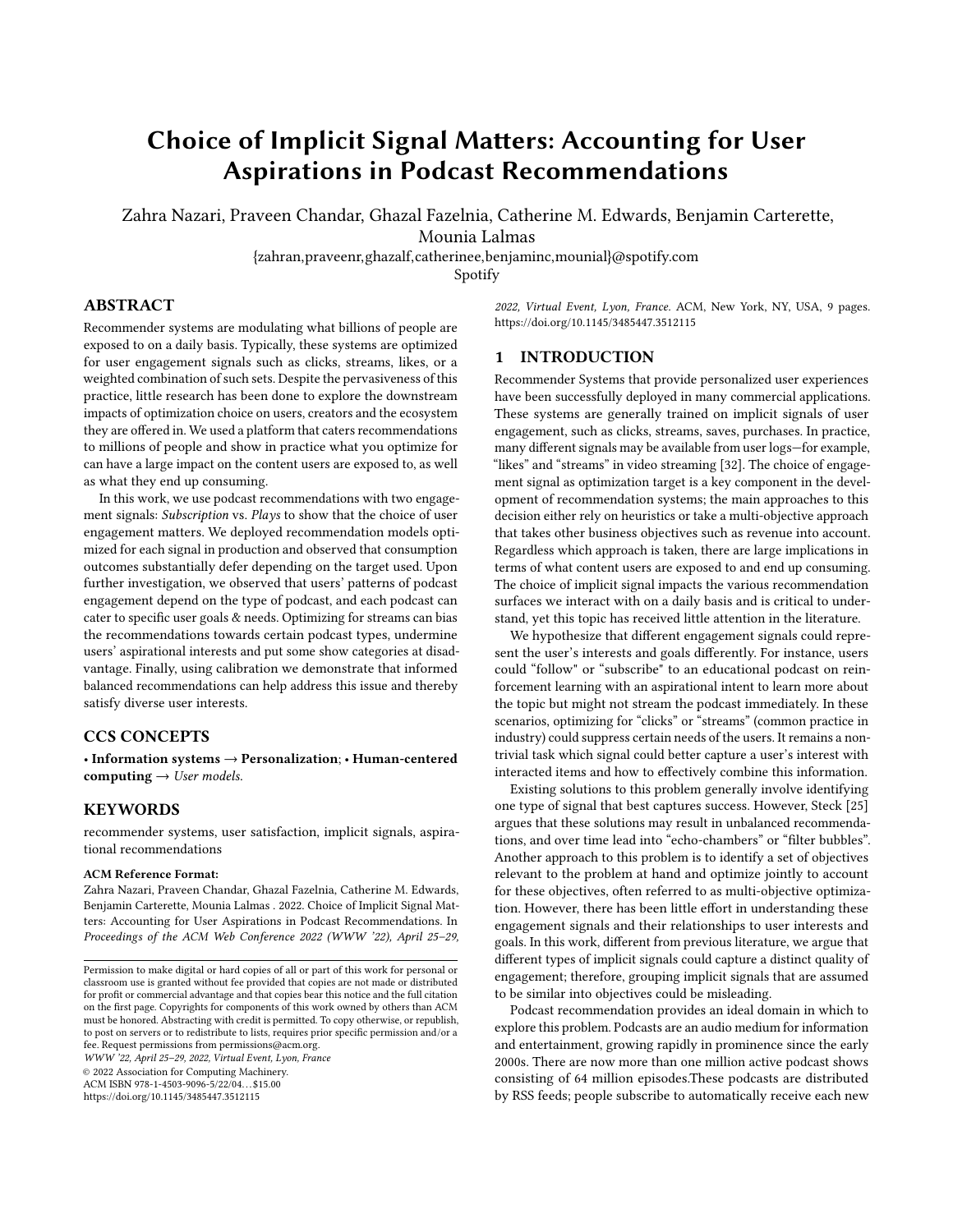episodes periodically. According to [\[3,](#page-8-17) [17\]](#page-8-18), podcasts are consumed for a variety of reasons including education, relaxation, and entertainment. In particular, the role of podcasts as an effective tool for educational purposes has been well documented in [\[8\]](#page-8-19). A study from [\[9\]](#page-8-20) suggests that podcasts are used as a way to pursue knowledge and access to intellectually challenging content. A recent study on podcast recommendations showed that taking into account explicit feedback in the form of topic onboarding resulted in an increase in engagement levels by 24% [\[30\]](#page-8-21). In this work, we focus on large-scale applications where information about users' interests is limited to the implicit signals from their interactions. We show that depending on what goal a show serves, users engage with podcasts in a different manner. This has implications when developing podcast recommender systems, as they need to cater for different types of engagement.

Beyond Accuracy. There has been a growing interest in developing recommenders that optimize for objectives beyond accuracy such as diversity [\[28\]](#page-8-22), novelty [\[26\]](#page-8-23), sustainability [\[27\]](#page-8-24), aiming at satisfying users' diverse needs. In an attempt to satisfy users' lesserknown interests, Steck et al. [\[25\]](#page-8-2) proposed a calibration framework. Ekstrand et al. [\[6\]](#page-8-25) call out the current approach of using implicit engagement signals as "behaviorism" and urge practitioners to include users' explicit goals. Knijnenburg et al. [\[15\]](#page-8-26) suggest that recommender systems should not replace human decision making but support them to understand their preferences and optimize accordingly. In this work, we use manually annotating content with metadata that describes the primary goal a podcast seves and use them as proxies for user goals. We adopt a framework inspired by Steck [\[25\]](#page-8-2) to balance different types of user goals.

# <span id="page-2-0"></span>3 IMPACT OF IMPLICIT SIGNAL CHOICES ON RECOMMENDATIONS

The choice of implicit engagement signals used to optimize recommender systems have a significant impact on the type of items shown to the user, which in turn, can affect what the user consumes. To demonstrate this, we conducted offline experiments on large-scale real-world datasets as well as online experiments with users of an audio content recommendation service.

#### 3.1 Podcast Recommendations

Podcast recommendation entails matching user interests and tastes with podcasts that are most likely to satisfy them. Although podcasts are audio content like music, users interact with them differently. Podcasts contain spoken content, and are usually more informational than music. Further, podcasts are produced as shows consisting of several episodes. Often, a show has a specific theme and its episodes are released periodically.

We conduct experiments on Spotify, a large audio streaming platform that hosts both music and podcasts content. The platform recommends content to the user using a grid layout that groups related content into a carousel, where podcasts are assigned to a dedicated carousel. Users can interact with the recommended podcast shows by clicking or tapping on the show. This take them to the page of the show, which contains a description of the show along with a list of episodes. Users can decide to stream an episode or subscribe to the show. Subscribing to a show adds the show to a user's library, allowing them fast and easy access later on and does not imply monetary payment.

## 3.2 Recommendation Model

Our goal here is to highlight the differences observed when optimizing recommendation algorithms based on different engagement signals. We use a recommendation algorithm based on deep neural networks that has shown promising results in similar recommendation applications [\[20\]](#page-8-27). Inspired by the CBOW (Continuous Bag of Words) model [\[18\]](#page-8-28), the framework casts the recommendations problem as an extreme multi-class classification task modeled by a multilayer perceptron. This provides flexibility in handling heterogeneous feature sets, and their success in recommendation applications has been widely reported [\[1,](#page-8-29) [5,](#page-8-30) [31\]](#page-8-31). We expect our results to hold for most machine learning-based recommendation algorithms and differ an actual empirical comparison to future work.

<span id="page-2-2"></span>3.2.1 Recommendation Algorithm. Given a set of features  $S$  and a representation  $U(S)$  of user U, we train a neural network that maps a user to a distribution over items in the podcast domain  $P$ . Representation of sparse features could be learned through backward passes of the entire network in an end-to-end optimization, whereas dense features could be memorized through the network and concatenated to the final user representation at any stage.

We use a softmax activation layer and minimize the cross entropy loss for the true label and the negative samples. Let  $i \in P$  be the label, and  $p_i$  be an *N*-dimensional vector representation of *i*. The user  $U(S)$  is then shown as an N-dimensional vector  $u$ .

$$
P(i|U(S)) = \frac{e^{p_i u}}{\sum_{j \in P} e^{p_j u}}
$$

This optimization results in a dense vector  $u \in \mathbb{R}^N$  that is closer to the item  $i$ 's vector as the weights of the node  $i$  in softmax layer  $p_i \in \mathbb{R}^N$  are trained.

In our case, a class corresponds to a podcast show, so we need to handle a large number of classes during training. We therefore use importance sampling, a negative sampling approach proposed in [\[14\]](#page-8-32) that allows models to efficiently converge. The loss function is then calculated as:

$$
J_{\theta} = -\sum_{i \in P} [\log \sigma(up_i) + \sum_{j=1}^{k} \log \sigma(-up_{ij})]
$$

where  $k$  is the number of sampled negatives,  $p_{ij} \in \mathbb{R}^N$  is the vector for the *j*th negative class sampled for label *i* and  $\sigma(x) = \frac{1}{1 + \exp(-x)}$ .

The model enables us to augment side information about the user, such as demographics and their podcast interests. Finally, the model output provides us with a list of podcast recommendations.

3.2.2 Optimization Target. We use one of two types of engagement signals to optimize our recommender systems. The positive labels are determined based on one of the following criteria:

- Subscribe: User-show pairs are assigned a positive label if the user has subscribed to a show. Users can subscribe even before listening to any of its episodes.
- Play: User-show pairs are assigned a positive label if the user streams at least one episode of the show.<sup>[1](#page-2-1)</sup>

<span id="page-2-1"></span> $1$ We use a small time threshold to avoid labeling accidental streams as positive.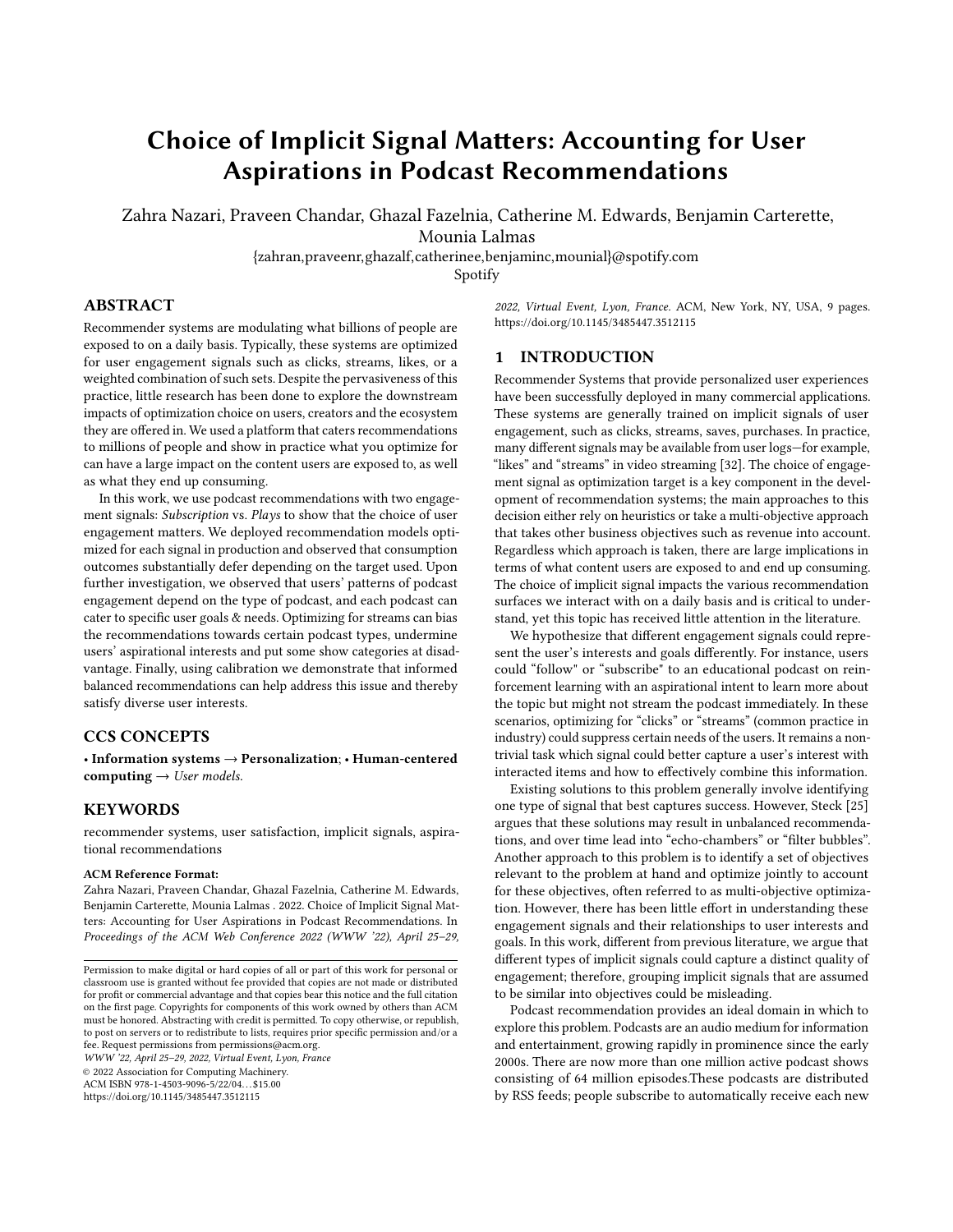In our data, plays are three times as common as subscribes, and there is actually very little overlap between the two—less than 0.01 of all user-show pairs. This already hints at aspirations being neglected due to recommendations aimed at short-term engagement.

## 3.3 Dataset

We randomly sampled 800K users who had listened to podcasts in July 2020 on Spotify. For each user, we recorded the podcast shows the user streamed or subscribed to. We restrict our dataset to users in the US. The different feature sets are described next.

<span id="page-3-2"></span>3.3.1 Show Features. The podcast shows studied in this analysis were the 440 top popular shows in the US and were accompanied by creator-provided metadata, such as category and sub-category information that have gone through an internal quality check. The annotators would use this metadata to annotate each show. Each podcast show was annotated as follows:

Category: Each show was categorized by an expert into one of these seven categories: Knowledge, Entertainment, Sex & Relationships, Business & Technology, Sports, Politics & Current Events, Wellness & Spirituality.

Episode length: Using average episode length, each show was put into one of the following buckets: 1 –15 minutes, 15–30 minutes, about 30 minutes, 30–45 minutes, 45–60 minutes, about 60 minutes, 60–90 minutes, 90–120 minutes, about 120 minutes, 120+ minutes.

Release cadence: To capture the frequency of episode release for each show, we bucketed each show into one of these: >1 episode per day, daily (5–7 episodes per week), 2–4 episodes per week, weekly (1 episode per week), 1 episode every other week,  $\ddot{Y}$  1 episode per month, 1 episode per month and 'cadence varies'.

Self-contained or serialized: A story wrapped up in one episode is annotated as self-contained; otherwise it is annotated as serialized.

Topical or evergreen: If listening to the show more than a week after release reduces its value and appeal, the show was annotated as Topical. If the show contains information that will remain correct and relevant for a long period of time, it was annotated as Evergreen.

Theme: The primary theme of a show was one of the followings: Learning (provides in depth knowledge about a topic), Stay Updated (keeps you updated on the current event), Companionship (makes you feel like you are hanging out with friends), and Sleep Aid (one of the main use cases of this show is for sleep aid).

3.3.2 User Features. We use a set of features to represent users, as used in many recommender systems, including basic demographic information such as self-reported age, gender, etc. In addition, we had access to podcast preferences (e.g. affinity scores), which are derived from user listening history and regularly updated.

## 3.4 Offline Experiments

We describe our training procedure for optimizing the model based on the two chosen engagement signals and report offline model performance on a held-out set.

<span id="page-3-4"></span>3.4.1 Experiment Design. Our online task requires the recommendation produced by the model to be presented to the user in a horizontal list on the platform. Therefore, to reflect the online task,

<span id="page-3-1"></span>

|                    | Subscriptions Label |             | Plays Label |                    |
|--------------------|---------------------|-------------|-------------|--------------------|
| Model              | prec@10             | nDCG@10     | prec@10     | nDCG@10            |
| Subscription Model | $0.036^{a}$         | $0.234^{b}$ | $0.031^{c}$ | $0.209^{d}$        |
| Plays Model        | $0.035^{a}$         | $0.231^{b}$ | $0.034^{c}$ | 0.211 <sup>d</sup> |

we use the top-K recommendations set-up to train and evaluate the models. In other words, the goal of the recommender is to accurately predict the top K recommendations that users are likely to interact with, where K=10 in our case.

We partition the log data into the training and test sets following a user-based split with 75% of the users assigned to the training set. For each data-point, we store the user history as an ordered list of their past interactions. This allows us to use part of the history as features, and avoid data leaks. We train two different models: one using subscriptions as positive labels, and another using plays as positive labels. We call the first model the "Subscription Model" and the second one the "Plays Model".

3.4.[2](#page-3-0) O line Evaluation. Given a user from the test set<sup>2</sup> and a set of all podcast shows, the system is required to provide a ranked list of recommendations. The ranked list of recommendations is then augmented with relevance labels, and standard ranking metrics such as  $prec@k$  and  $nDCG@k$  were used to obtain an effectiveness score. Metrics that discount relevance based on rank-position are best for our use case since users typically pay more attention to the top-ranked items. The results of our offline evaluation are shown in Table [1.](#page-3-1) We report  $prec@10$  and  $nDCG@10$  for both the "Play" and "Subscribe" models. Not surprisingly, the model optimized on subscribe engagement performed best when using subscribe engagement as relevance labels, and similarly for plays.

Next, we report the composition of podcast categories in the top 10 recommendations for each model in Figure [1](#page-4-1) The Knowledge category appears more than twice as much in the recommendations from the Subscription model compared to the Plays model. On the other hand, shows in Politics & Current Events and Sex & Relationship categories tend to happen almost twice as much in the Plays model compared to the Subscription model. Entertainment shows also appear about 5% more often in the Plays model.

Our offline experiments suggest that the choice of engagement type as an optimization target affects its model performance. They also showed that optimization targets have a direct impact on the composition of the recommendations, i.e., it impacts what podcasts are shown to users. Next, we turn to online experimentation to understand how this affects user consumption of podcasts.

## <span id="page-3-3"></span>3.5 Online Experiments

We conducted an online experiment or A/B test, as this provides a direct way to compare variants of machine learning models given a live production recommender system [\[16\]](#page-8-33). To compare "Subscription" and "Plays" models, we randomly assign a portion of our user population to two different variants of the podcast carousel on the platform's homepage for a period of two weeks. Each variant ended up with 800K randomly selected users. The podcast carousel

<span id="page-3-0"></span> $2$ As noted earlier, the timestamps enabled us to further split the test set based on time. Therefore, a portion of the user history was used as features to the model, and the rest for evaluation.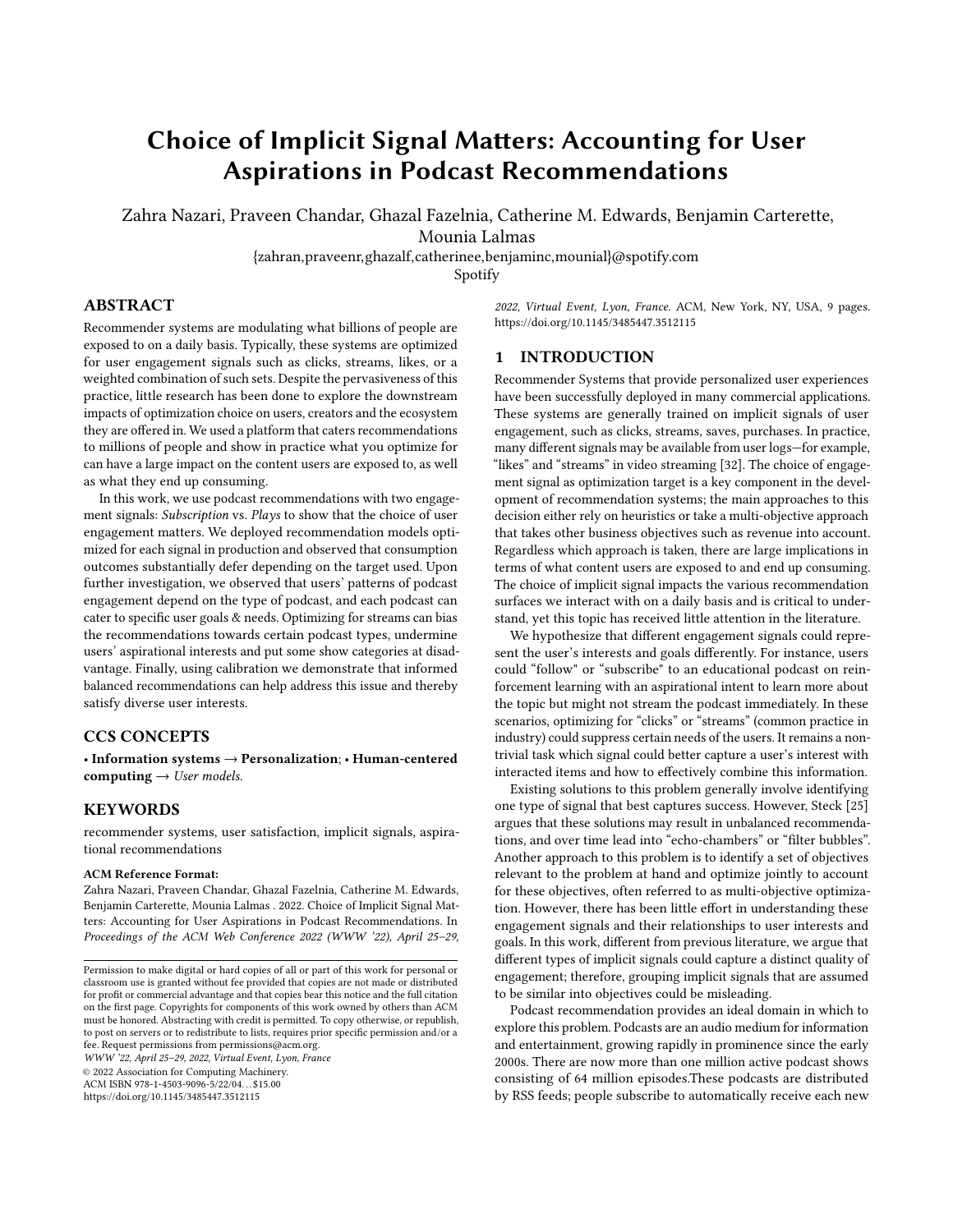<span id="page-4-1"></span>Choice of Implicit Signal Matters: Accounting for User Aspirations in Podcast Recommendations WWW '22, April 25-29, 2022, Virtual Event, Lyon, France



## Figure 1: Category distribution of the top 10 recommendations from the Subscription model (top) compared to the Plays Model (bottom).

for each variant was powered by the "Subscription" and "Plays" models, respectively. We analyze and report show exposure and user consumption patterns for the two variants below.

We first confirm our findings from the offline experiments that the "Subscription" and "Plays" models exposed different types of podcasts to users. Figure [2](#page-5-0) left side shows the relative difference in exposure between the two models for different podcast categories. Positive values indicate that the category was seen more by the users assigned to the "Subscription" model than the "Plays" model and vice versa for negative values. Note that Knowledge and Business podcasts are exposed more in the "Subscription" model, which is consistent with our offline findings.

Interestingly, we notice that the difference in exposure translates into a change in consumption patterns as well. Figure [2](#page-5-0) right side shows the relative difference in consumption between the two models for different podcast categories. Similar to the exposure plots, the positive values correspond to higher consumption in the "Subscription" model. Not only does the "Subscription' model result in a relative increased exposure of podcasts categories such as Knowledge and Business but also an increase in consumption. This suggests that a poor choice of optimization target could potentially lead to certain content types being disadvantaged. These results provide conclusive evidence that the engagement type used to optimize machine learning models significantly impacts the category of shows that users consume.

Our offline and online results demonstrate that the choice of engagement type used to optimize recommender systems impacts user consumption patterns. This emphasizes the need for practitioners to pay close attention when choosing which feedback signals to use as proxies of engagement. Otherwise recommender systems could reinforce consumption patterns that leads to over-consumption of certain types of items and under-consumption of others. These results suggest that there exists a discrepancy between "Play" and "Subscribe" engagement types. We investigate the potential factors that could explain the observed discrepancy next.

## <span id="page-4-0"></span>4 UNDERSTANDING ENGAGEMENT TYPES

We carry out an observational study to gain a comprehensive understanding of various engagement types. We conduct our study on millions of users over a period of 12 months spanning across 2019 & 2020 using log data that contained user interactions on podcasts. The logs consisted of information regarding the subscription status of the user-show pair and detailed history of consumption of episodes from the show with timestamps.

Our primary goal here is to understand the relationship between characteristics of a podcast such as topic category, release cadence, and the type of engagement that users have with that podcast. We use the two engagement signals, Subscribe and Play. In addition, we expand the Play signal to include two additional categories that intend to capture different types of engagement. The four different engagement signals are:

Subscribe: If the user has subscribed to a podcast show.

**Played** *i*  $\delta$  mins: If the user consumed at least  $\delta$  mins of any episode from a podcast show.

**Played**  $i$  2 Episodes: If the user has played a minimum of three episodes from a show.

**Played**  $\gamma$  7 Days: If a user has returned to a show for more than seven days.

We characterize each podcast show using the manual annotations (see Section [3.3.1\)](#page-3-2). We investigate the following two hypotheses:

H1: Release cadence of a show affects how users engage with podcasts. For example, users may subscribe to a show regardless of their average episode length, but may not end up listening to the lengthier ones. On the other hand, shows that have frequent release cycle are likely to be streamed more.

H2: The intent of a podcast can lead to different engagement patterns. Podcasts are created to serve different user goals. For example, a news-related show may attract more streams because users' habits might lead them to consume news on a daily basis. On the other hand, users may not listen to a knowledge show as frequently even when released daily. Nonetheless, users may be equally interested in a show even if they do not engage with them in a similar manner.

# 4.1 Normalization of Engagement Signals

Podcast shows have various levels of popularity, which may be a confounding factor. We therefore perform a normalization step to ensure that shows with different popularity levels and across various engagement types are comparable with one other. We denote  $P_i^k$  as the ratio of users who had the specific interaction k out of all users who had any type of interactions with the show *i*.

## 4.2 Subscription vs. Play Engagement Types

We compare the average values of  $P_i^k$  for the subscription behaviour in Figure [3](#page-5-1) and for engagement behaviour related to plays in Figure [4](#page-5-2) for different podcast categories. These two graphs demonstrate clear differences between show categories in the distribution of each engagement signal similar to what we observed in Section [3.5.](#page-3-3) Shows in the knowledge category are more likely to be subscribed by users, while they are less likely to have frequent episode plays or daily returns to the show. On the other end of the spectrum, sports shows tend to get engaged with at a higher cadence, as Played  $\dot{\textit{i}}$  2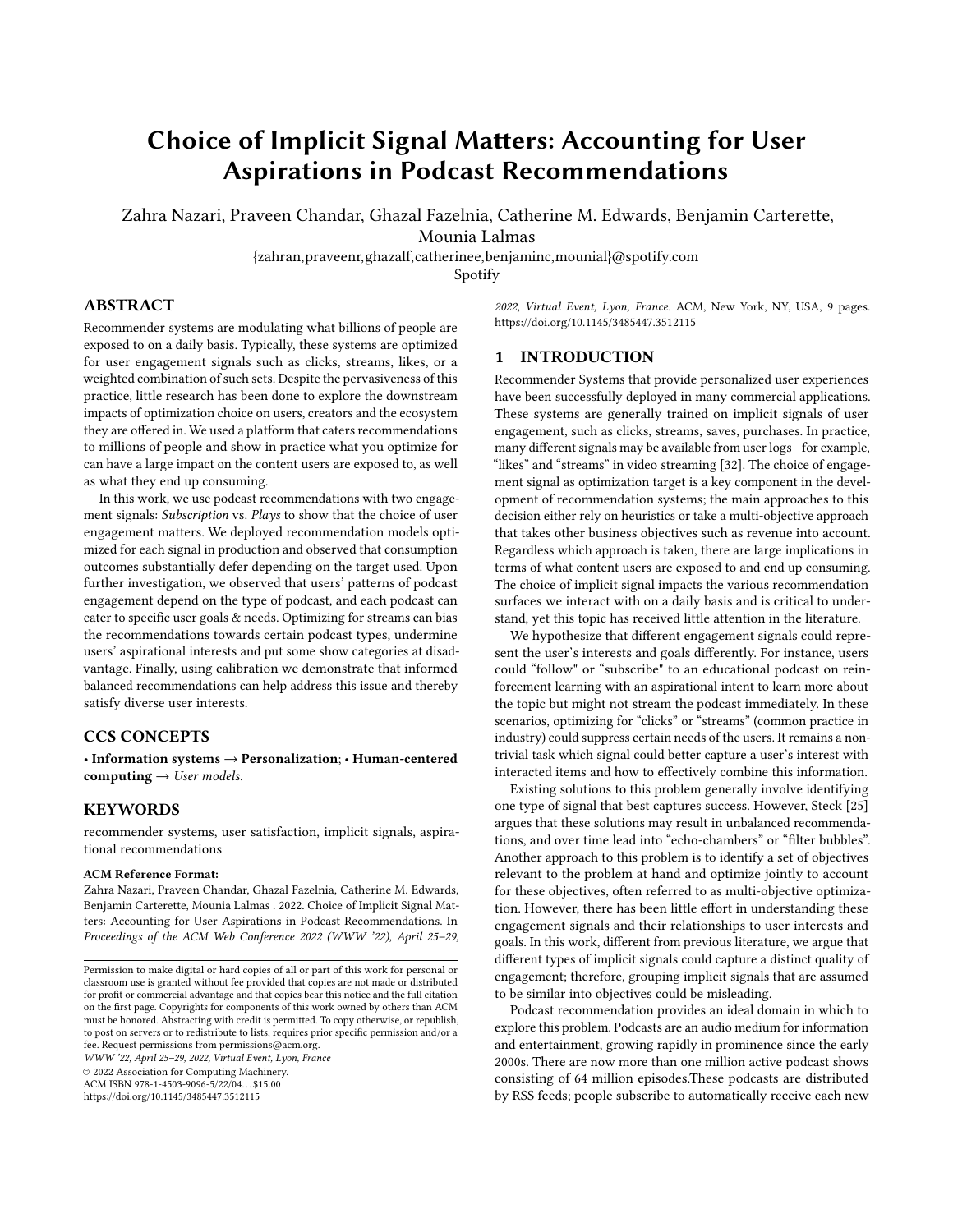<span id="page-5-0"></span>WWW '22, April 25-29, 2022, Virtual Event, Lyon, France Zahra Nazari, Praveen Chandar, Ghazal Fazelnia, Catherine M. Edwards, Benjamin Carterette, Mounia Lalmas



Figure 2: Relative difference in consumption (Left) and exposure (right) between Subscription and Plays model for each category. Positive values represent categories with more consumption in the Subscription Model.

<span id="page-5-1"></span>

<span id="page-5-2"></span>Figure 3: Subscription comparison based on show category.



Figure 4: Engagement types comparison grouped by category.

Episodes Played  *7 Days are higher for this category. We next* perform regression analyses to explore the potential causes of these observed differences in engagement types.

# 4.3 Effect of Podcast Characteristics on Engagement

We conduct a regression analysis to investigate hypothesis H1. The normalized engagement score  $P_i^k$  for each engagement type k is used as the dependent variable. Our independent variables include podcast characteristics such as Category, Episode Length, Episode Cadence, Serialized, Evergreen, and Theme, obtained from the manual annotation. We followed a standard procedure in training multiple linear regression models, and since all independent variables are categorical, we used dummy variables

to represent each in the model. Each categorical variable with k values was presented using k-1 numbers instead of k numbers, to avoid multicollinearity trap. Moreover, dummy variables inherently satisfy the linearity assumption. We also performed a generalized variance-inflation factors test for each independent variable and values were all below 1.5, which is small enough to rule out multicollinearity.

The results of the regression are shown in Table [2.](#page-6-1) The overall model fit  $(R<sup>2</sup>)$  for predicting Subscriptions, Plays, >2 episodes, >7 days signals were 0.33, 0.32, 0.31 and 0.42 respectively. We report only those characteristics that were significant (p-value <0.05). The category of a show is the most important predictor across all engagement types. We also observe that shows in the knowledge category are more likely to be subscribed, whereas sports shows are more likely to be streamed periodically.

Next, we explore the effect of show category in predicting each normalized engagement score  $(P_i^k)$  when controlled for length and cadence of a show. We perform the same regression analysis, this time in two steps: (1) using only the length and cadence as independent variables, and then (2) adding show categories as additional independent variables. Results from the two steps regression are reported in Table [3.](#page-6-2) It is clear that the category of a show remains an important predictor (predicting as large as 65% of the variance in normalized engagement signal) even after controlling for length and cadence of a show (The overall model fit  $(R^2)$  for predicting Subscriptions, Plays, >2 episodes and >7 days signals were 0.27, 0.23, 0.26 and 0.38 respectively).

These results help us reject our first hypothesis that availability of a show defined by its length and cadence are the main factors in identifying engagement types with a podcast show. This suggests that podcast metadata could be useful proxies of user goals, and we look into this next.

#### 4.4 Effect of User Goals on Engagement

We also test the hypothesis H2 using regression. We retain only the themes annotated for each podcast to indicate the primary user goal satisfied by the podcast. Similar to how Tomkins et al. [\[27\]](#page-8-24) use metadata to study sustainability of products, we incorporate prior knowledge about podcasts such as their primary theme as a proxy of user goals in our study. Table [4](#page-6-3) shows the regression coefficients for the significant "themes".

There are two key findings. First, users are more likely to subscribe to shows about learning. Second, there is a lower probability for shows about learning to get "Play" related engagement types compared to the other themes. This confirms the hypothesis H2 that goals satisfied by a podcast can lead to different interaction patterns with that podcast. Further, we argue that a lower "Play" related engagement on a podcast does not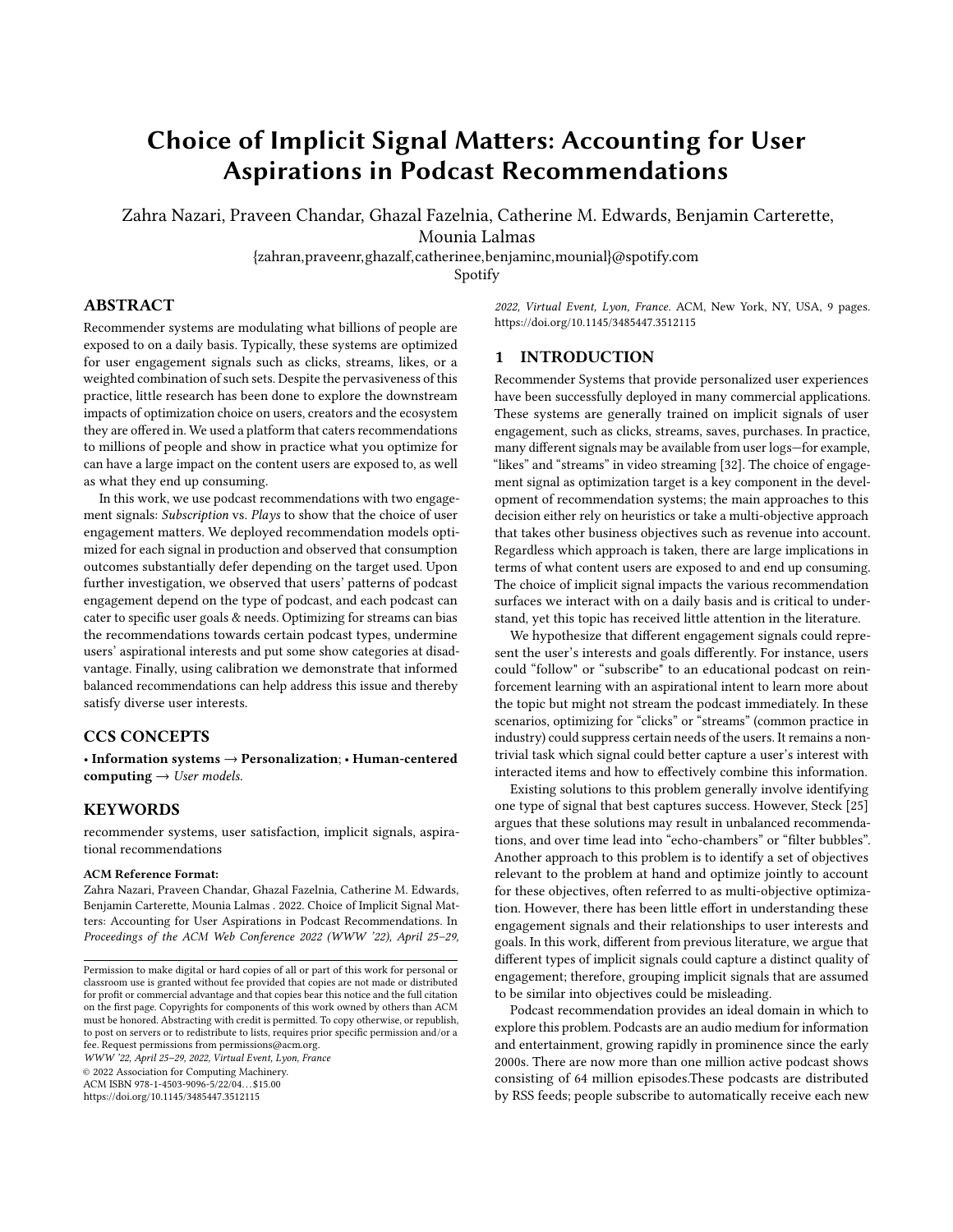<span id="page-6-1"></span>Table 2: Feature weights in regression analysis predicting each implicit signal likelihood.

| Target                          | Feature                  | Coefficient | p-value |
|---------------------------------|--------------------------|-------------|---------|
| <b>Predicting Subscriptions</b> |                          |             |         |
|                                 | Category = Knowledge     | 0.41        | 0.000   |
|                                 | Category = Wellness      | 0.21        | 0.002   |
| <b>Predicting Plays</b>         |                          |             |         |
|                                 | Category = Knowledge     | $-0.44$     | 0.000   |
|                                 | Category = Wellness      | $-0.26$     | 0.000   |
|                                 | $Category = Business$    | $-0.15$     | 0.006   |
| Predicting > 2 episodes         |                          |             |         |
|                                 | Serialized $=$ true      | 0.34        | 0.000   |
|                                 | Category = Sports        | 0.23        | 0.000   |
|                                 | Cadence = Daily          | 0.10        | 0.005   |
|                                 | Cadence < 1 per month    | $-0.16$     | 0.011   |
| Predicting >7 days              |                          |             |         |
|                                 | Category = Knowledge     | $-0.20$     | 0.000   |
|                                 | Avg length $= 1-15$ mins | $-0.15$     | 0.001   |
|                                 | $Category = Sports$      | 0.14        | 0.003   |

<span id="page-6-2"></span>Table 3: Results from performing regression analysis predicting different targets in two steps

| Target                          | Step1)          | Step2)       | % improvement |
|---------------------------------|-----------------|--------------|---------------|
|                                 | Cadence and     | Add Category |               |
|                                 | Length Features | Features     |               |
| <b>Predicting Subscriptions</b> | 0.086           | 0.16         | 46%           |
| <b>Predicting Plays</b>         | 0.08            | 0.232        | 65%           |
| Predicting >2 episodes          | 0.07            | 0.19         | 63%           |
| Predicting >7 days              | 0.24            | 0.33         | 27%           |

#### <span id="page-6-3"></span>Table 4: Feature weights in regression analysis when category features are excluded.

| Target                          | Feature             | Coefficient | p-value |
|---------------------------------|---------------------|-------------|---------|
| <b>Predicting Subscriptions</b> |                     |             |         |
|                                 | Learning = True     | 0.26        | 0.000   |
|                                 | Evergreen = True    | 0.18        | 0.000   |
|                                 | Sleep Aid = True    | $-0.17$     | 0.000   |
| <b>Predicting Plays</b>         |                     |             |         |
|                                 | Evergreen = Topical | 0.25        | 0.000   |
|                                 | Sleep Aid = True    | 0.21        | 0.000   |
| Predicting > 2 episodes         |                     |             |         |
|                                 | Serialized $=$ true | 0.27        | 0.000   |
|                                 | Evergreen = Topical | 0.15        | 0.001   |
|                                 | Sleep Aid = True    | $-0.162$    | 0.000   |
|                                 | Learning = True     | $-0.13$     | 0.003   |
| Predicting >7 days              |                     |             |         |
|                                 | Evergreen = Topical | 0.23        | 0.000   |
|                                 | Companionship = yes | 0.15        | 0.015   |

necessarily mean users are not interested in them.

This shows that the podcast category and user goals play an important role in how users interact with that podcast, even after accounting for popularity, release schedules, and episode length. Factors that positively predict one type of engagement may negatively predict the other. Further, using human annotated themes for podcasts, we are able to amplify our understanding of user goals. Next, we present a method to use both types of engagements in forming recommendations.

## <span id="page-6-0"></span>5 RECONCILING ENGAGEMENT TYPES

The common practice in recommender system applications is to rely on a single source of ground truth. Engagement signals such as clicks, streams, or explicit feedback such as user ratings are often used as ground truth labels for training and evaluating models. However, we demonstrated in this paper that when multiple engagement types exist, they often tend to capture different user goals, i.e., how users intend to consume podcasts. Therefore, successfully incorporating different types of engagement signals

<span id="page-6-4"></span>

#### Figure 5: A toy example showing consumption patterns for two types of engagement: "Play" and "Subscribe".

becomes paramount when developing recommenders. A similar viewpoint was discussed by Ekstrand and Willemsen [\[6\]](#page-8-25).

Our goal in this section is to demonstrate how existing calibration frameworks can be used to optimize recommender systems for different engagement types in practice. Let us consider an example by examining the play consumption and subscription patterns of two sample users. Table [5](#page-6-4) shows, for each sample user, the number of podcasts they have subscribed to and the podcasts they have listened to for more than  $\delta$  mins for each category. user<sub>B</sub> subscribed to three different shows in the Knowledge category, and one in Sports but mostly streamed Sports-related shows, whereas  $user_A$ listens to podcasts they subscribe to. We argue that the shows subscribed by the user are likely to reflect aspirations, whereas Play-related signals are more likely to capture their short-term needs. Therefore, using a "Plays" or "Subscription" model from Section [3.5](#page-3-3) will not fully satisfy the needs of both  $user_A$  and  $user_B$  users. This raises the need to develop recommender systems that balance between aspirations and the short-term needs of users. Next, we briefly describe a calibration framework for simultaneously optimizing different engagement types and report its performance on our podcast recommendation use case.

## 5.1 Calibration

We adopt the framework proposed by Steck [\[25\]](#page-8-2) that uses a two-stage approach. First, we train a base model that optimizes for a primary engagement type. Then, the recommendations obtained are re-ranked in a post-processing step to account for the secondary engagement type. Here, we use the model described in Section [3.2.1](#page-2-2) to optimize on the primary objective and use calibration to account for the secondary engagement type.

We start with an initial recommendation list  $\ell$  of size  $n$  generated by the model from the first step. Then, we use a weighted sum of relevance and calibration for creating the re-ranked recommendations to make sure our calibration does not harm the relevance of the recommended items. Here, relevance implies the user goals relating to primary engagement time, and calibration to secondary engagement. The final step is to pick top-k items that maximizes the marginal relevance:

<span id="page-6-5"></span>
$$
\ell^* = \underset{\ell, |\ell| = n}{\arg\max} (1 - \lambda) \cdot Rel_{primary}(\ell) - \lambda. JSD_{secondary}(P(\ell), Q(S_u)) \tag{1}
$$

where  $\lambda$  is the trade-off parameter that balances between goals relating to the primary and secondary engagement types.  $Rel<sub>primary</sub>(\ell)$  is the sum ofthe predicted scores for items in  $\ell$ .  $P(\ell)$  and  $Q(S_u)$  are obtained by representing the secondary engagement type as a distribution over a pre-defined category variable such as podcast category.  $P(\ell)$  provides a distribution over categories for selected items and  $Q(S_u)$  for remaining candidates. The two distributions are combined using Jensen–Shannon divergence  $(JSD)$  and a final calibrated ranking is obtained by greedily ranking using Equation [1.](#page-6-5)

## 5.2 Experiment Setup

We compare results from the calibrated approach to models optimized for Plays and Subscribe goals, separately. We use an offline experimentation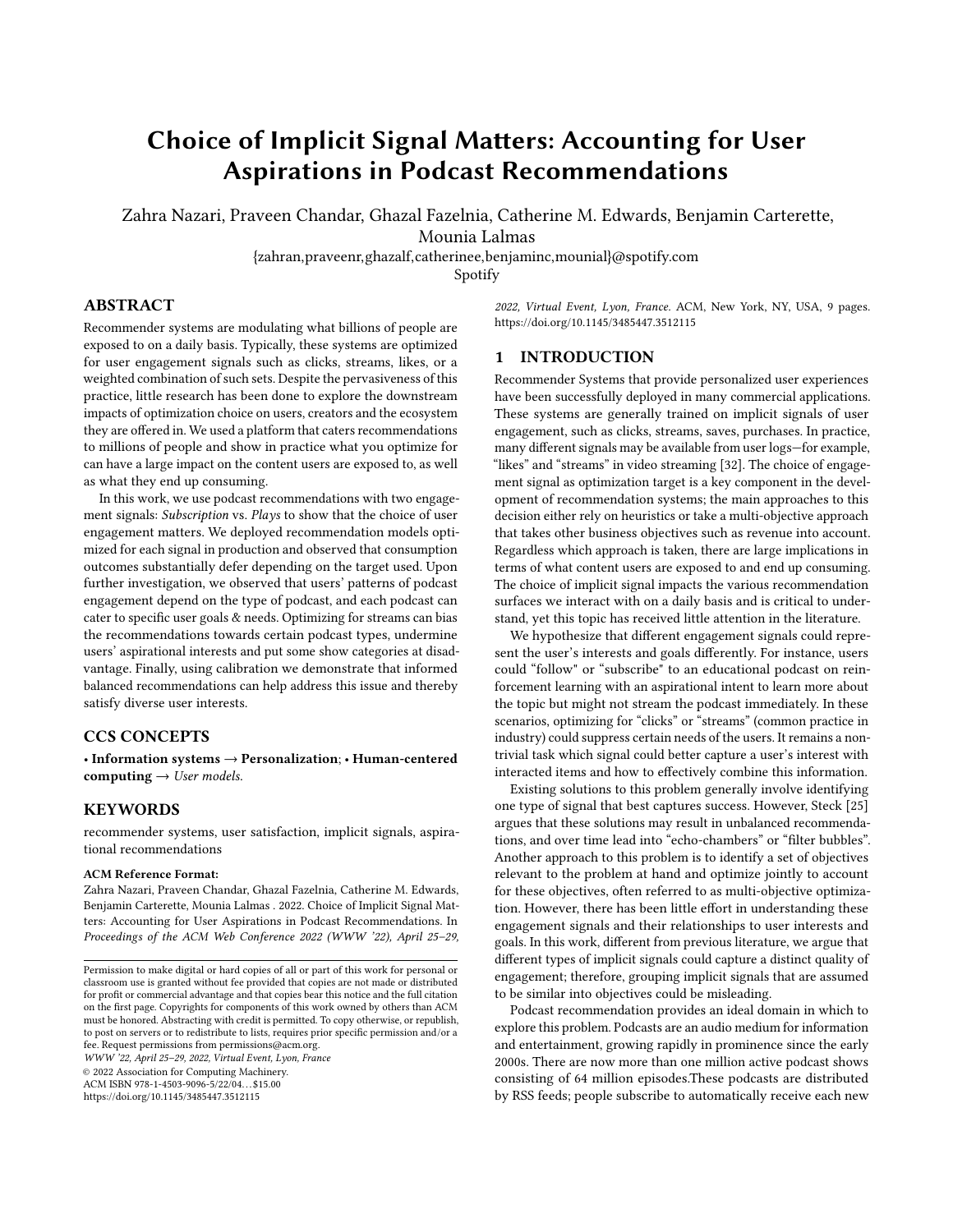<span id="page-7-2"></span>

WWW '22, April 25-29, 2022, Virtual Event, Lyon, France Zahra Nazari, Praveen Chandar, Ghazal Fazelnia, Catherine M. Edwards, Benjamin Carterette, Mounia Lalmas



Figure 6: Effect of varying  $\lambda$  on Prec@ $k_{\textit{Subscript}}$  (left) and  $Prec@k$ <sub>Play</sub> (right)

setup similar to the one described in Section [3.4.1.](#page-3-4) The base recommender used for the calibration approach was trained using data with podcast Play  $> \delta$  mins as the positive label. We use the top 200 recommendations for the post-processing step to calibrate with the Subscribe goals.

5.2.1 Evaluation Metrics. The calibration model is expected to maximize "Subscribe" and "Play" goals simultaneously. We use Prec@k ( $k = 10$  in our experiments) computed using the two signals on relevance labels. In addition, we compute show coverage – the average number of unique shows recommended for all users. We use this as a supplementary metric to measure how well the recommender system represents different podcasts.

# 5.3 Results and Discussion

We report the performance of the calibrated recommendation model measured based on  $Prec@k$  and coverage metrics. A well calibrated model should maximize both the primary (Prec@10<sub>Subscribe</sub>) and secondary  $(Prec@10<sub>Plav</sub>)$  goal.

5.3.1 Calibrated Model Comparison. Calibration aimed to address the discrepancies between Subscribe and Play engagement types. To verify if our calibration does change the distribution of exposure for various categories, we plot the top 10 recommendations grouped by the podcast category for all three models: calibrated, play, and subscribe. Figure [9](#page-7-1) shows the results of the comparison. We notice that the exposure ratio of the calibrated model lies in between the Plays and Subscription Model for all categories except Entertainment. This further validates that the calibrated model is balancing both "Play" and "Subscribe" user goals.

5.3.2 E ect of  $\lambda$  on Prec@ $k_{Play}$  and Prec@ $k_{Subscript}$ . To understand the impact of  $\lambda$ , we hold all model parameters constant and vary only the value  $\lambda \in [0, 1]$ . Figure [6](#page-7-2) shows the result of varying  $\lambda$  between 0 and 1 and report  $Prec@10<sub>Subscript</sub>$  and  $Prec@10<sub>Play</sub>$  metrics. As expected, increasing the  $\lambda$  values results in an increased Prec@ $k_{Subscript}$  score. However, we observed that increasing  $\lambda$  also improves precision (Prec@ $k_{Play}$ ), where the best performance is obtained at  $\lambda = 0.6$ . This result is encouraging since it suggests that there exists an equilibrium at which users' Play-related and Subscribe-related goals are met.

5.3.3 E ect of  $\lambda$  on Show Coverage. Next, we report the Show Coverage metrics when  $\lambda$  is varied. We observe that the overall show coverage shown in Figure [7](#page-7-3) is improved as  $\lambda$  increases. Another side effect of calibration was an increase in coverage for less-represented categories. Figure [8](#page-7-4) shows this growth in each category. "Knowledge" shows obtain more coverage, while "Entertainment" shows lose some of their coverage. Other categories more or less remain the same. These results suggest that the calibration framework used to balance between play and subscribe goals not only improves the precision metrics for the two goals but also recommends more diverse content to users for shows in less represented categories.

## <span id="page-7-0"></span>6 CONCLUSION AND FUTURE WORK

We addressed the challenges that arise from having multiple engagement signals in recommendation applications. Specifically, we focused on podcast recommendation as it provides an ideal domain to explore the dilemma faced by developers in choosing between two strong engagement signals:

<span id="page-7-3"></span>

Lambda Figure 7: Effect of calibration varying  $\lambda$  on overall coverage

<span id="page-7-4"></span>

<span id="page-7-1"></span>Figure 8: Effect of calibration varying  $\lambda$  on category coverage



Figure 9: Comparison of the calibarated model against Play and Subscription Model for different podcast categories.

subscriptions and episode plays. We presented results from a randomized controlled experiment in scale to show that the choice of engagement signals can have a significant impact on not only what recommendations users are shown but also on what they consume. Based on these findings we argue that the repercussions of blindly picking an engagement signal for optimization can lead to undermining certain user goals and putting some content categories at disadvantage.

We presented an observational study that makes use of human annotations to understand the reason for the discrepancies between subscriptions and episode plays engagement signals. Insights from the study indicate that users engage with podcasts in different ways depending on the goals each show serves. For example, users tend to subscribe to shows with a "Learning" theme, but are less likely to play such shows. Optimizing a recommender based on plays can result in under-representing Knowledge-related shows. Coupled with the feedback loop problem in recommender systems, these biases can drastically suppress certain content categories over the long run. Therefore, incorporating different engagement signals is essential when building recommendation models.

Finally, we employed a simple and explainable calibration method to show that combining subscriptions and episode plays engagement signals can indeed result in significant improvements in user engagement. We show that a recommender trained on "Play" and calibrated using "Subscribe" signals would satisfy user goals and ambitions related to both signals.